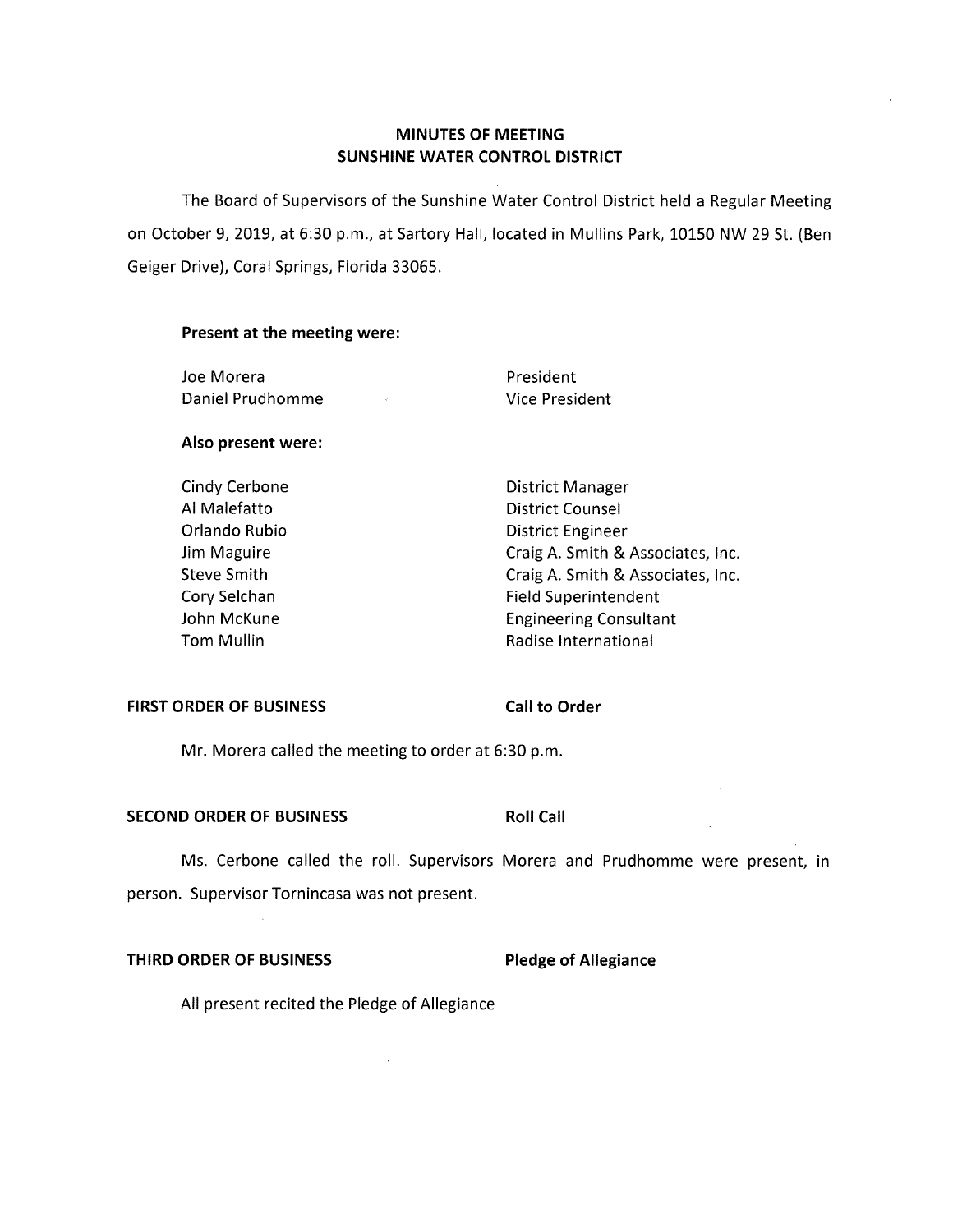**FOURTH ORDER OF BUSINESS Public Comments [3-Minute Time limit]**  *(Comments should be made from the microphone to ensure recording. Please state your name prior to speaking.)* 

There being no public comments, the next item followed.

#### **Proposed Capital Projects**

#### **This item, previously Item l0Blb, was presented out of order.**

Mr. Maguire presented the recommendation of Craig A. Smith & Associates (CAS) to prioritize the Canal 20-lA project as Capital Improvement Plan (CIP) Project Number One. The project would initiate at the culvert in the canal and help the outfall from one of the Country Club drainage points; the estimated total for the project was \$[87,801.25.](https://87,801.25) Of the three bids received, the recommendation was to award the contract to Shenandoah Construction; other costs for engineering and construction services by CAS were noted. Four residences would be affected; one has a fence and tree house encroaching onto District property, which would be addressed, if approved. The Country Club was informed of the project and can decide whether to perform the work on its side, simultaneously.

Mr. Morera asked how much sand and silt would be excavated, how much hydraulic improvement would be gained and if it was beneficial to go to zero minus one. Mr. Rubio replied about 1' of material would be removed, which would come mostly from the bottom of the canal, along with some reshaping of the canal to make the slopes more uniform to improve flow.

Mr. Selchan stated the consensus was that demucking would open the flow a minimum of 50%, which would achieve the necessary improvements for the neighborhood; however, the City and property owner still need to do their portion to address flooding.

**On MOTION by Mr. Prudhomme and seconded by Mr. Morera, with all in favor, authorizing commencement of the Canal 20-lA improvement construction project and the Shenandoah Construction proposal, in the amount of \$[63,281.25](https://63,281.25), was approved.**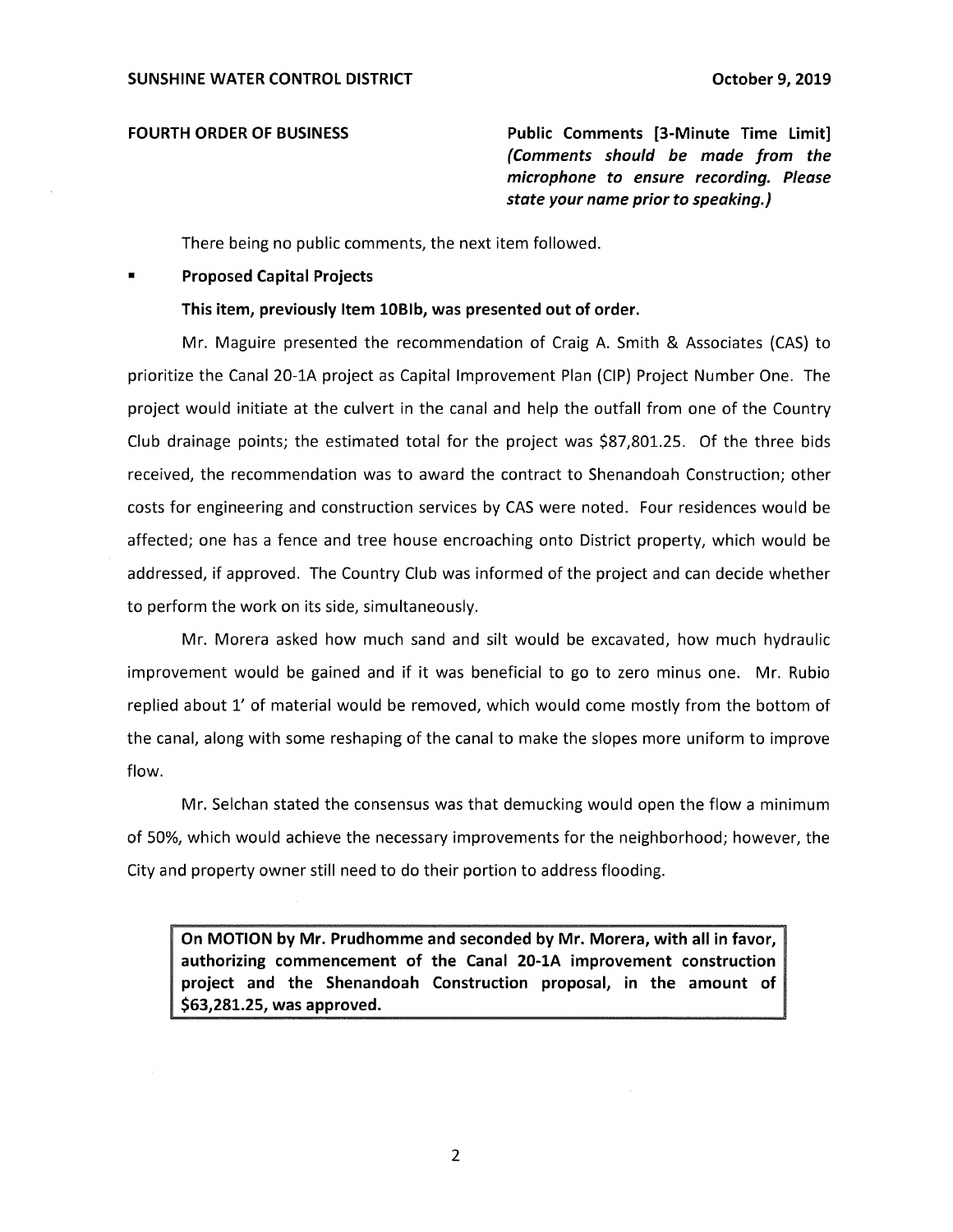**On MOTION by Mr. Prudhomme and seconded by Mr. Morera, with all in favor, authorizing Craig A. Smith & Associates to perform engineering services for the Canal 20-lA improvement construction project, in a not-to-exceed amount of \$24,520, was approved.** 

Mr. Rubio stated the Notice to Proceed would be submitted to Mr. Selchan after November 1, 2019.

Mr. Maguire stated the second CIP project recommendation was to perform geo-tech engineering services for the six crossings in the West Outfall Canal. He presented proposals from Radise International for the projects to be completed in two phases; Phase 1 was soil testing at all the crossings and Phase 2 was developing engineering drawings for a design concept.

Mr. Tom Mullin, Vice President and Chief Geotechnical Engineer and Consultant with Radise International, explained the methodology that would be used to test the soil under the bridge. He provided an overview of the boring and sampling process and the tests involved in order to develop a design that can be promulgated for stabilizing, lightening and for the canals underneath the bridges. Mr. Mullin responded to questions regarding sampling methods and the recommendations about where and how samples are taken to prevent the same scenario that occurred at the first crossing project. He clarified that his recommendation to proceed with this course of action, over other viable options, which they provided to the Florida Department of Transportation (FDOT} and other Counties.

**On MOTION by Mr. Prudhomme and seconded by Mr. Morera, with all in favor, the Radise International proposals for geotechnical services for six canal crossings, Phase 1 and Phase 2, with a combined not-to-exceed amount of [\\$123,862.78](https://123,862.78), was approved.** 

#### • **WOFC Update**

**This item, previously Item l0Bla, was presented out of order.** 

Mr. Rubio stated that CAS approved the Surveyor's revised as built drawings for Phases 1B and lC of the WOFC Project, which were submitted, along with the permit certifications to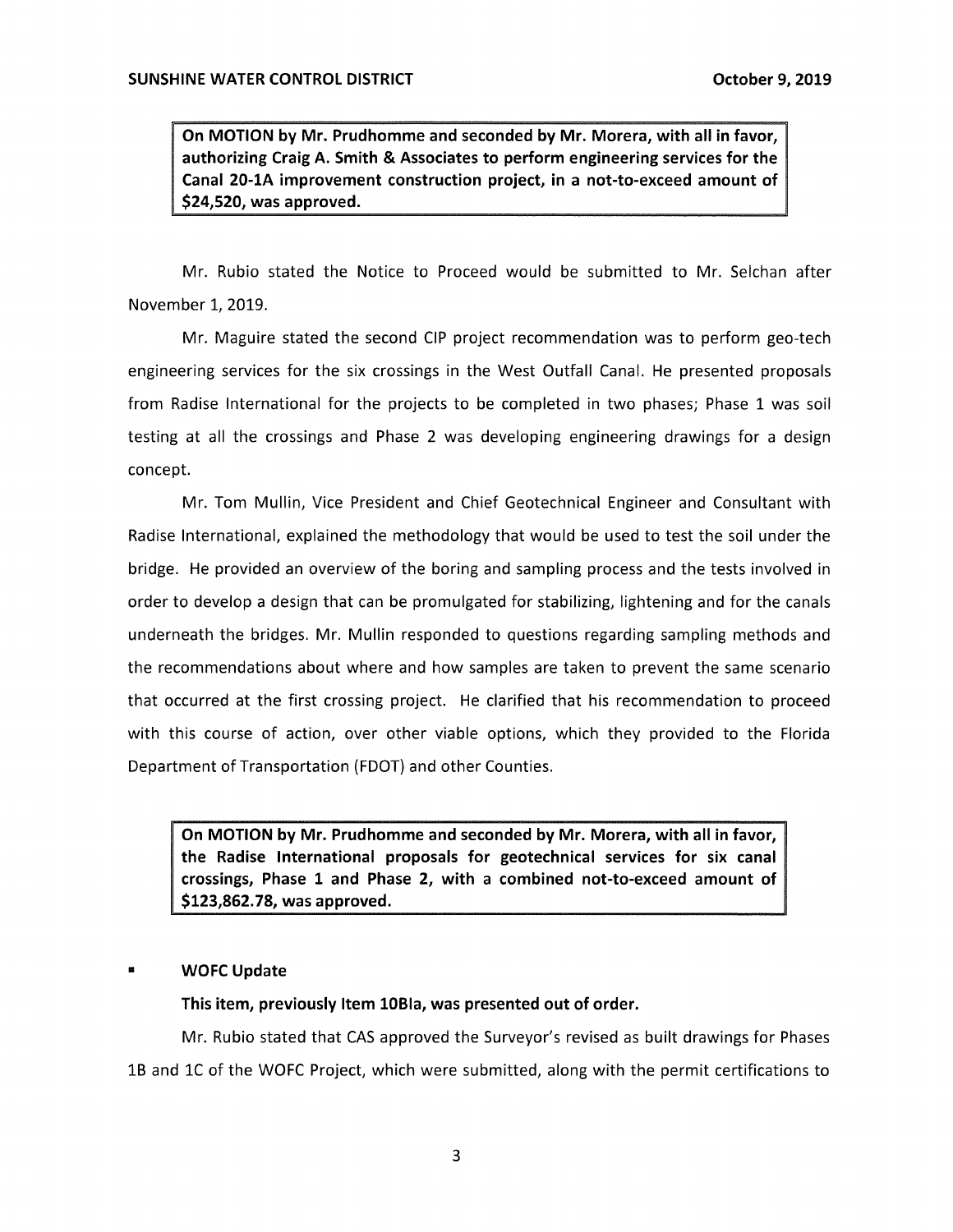#### **SUNSHINE WATER CONTROL DISTRICT October 9, 2019**

South Florida Water Management District (SFWMD). He would follow up with the U.S. Army Corps of Engineers (Corps) and the Broward County Environmental Protection and Growth Management Department to close out the permits and approve the final pay request to Rio-Bak Corporation (Rio-Bak) to close out the contract.

#### **Permit Applications**

#### **This item, previously Item 108Ic, was presented out of order.**

Mr.Rubio stated that three applications were submitted; two were still under review and the Marantha Christian Church of America cost recovery was submitted for consideration. Of the two cost recovery projects, the Fibernet Direct Florida as builts were under review; the recommendation was to release the bond for the Commercial Warehouse project.

■ **Discussion: State Appropriation Grant Process (FY2020-2021) and Potential Agency Available Funding (FY2019-2020)** 

#### ■ **Discussion: Water Resource Funding**

**Items l0AI, l0AII and 10811, were presented out of order (Items lOAI and 10811 were duplicates).** 

Mr. Malefatto stated that Water Resource Funding within the Florida Department of Environmental Protection (FDEP) was provided for informational purposes. District Staff would review and determine which State Appropriation Grants have funds available for the type of projects listed in the CIP that would qualify and meet the submittal criteria. Requests for the upcoming Legislative Session would need to be considered and submitted in spring or early summer 2020 to receive any appropriations for Fiscal Year 2021.

Ms. Cerbone stated the District was only interested in requesting grant funds, not the low-interest loan programs.

**Discussion: 2020 Sunshine Drainage District Local Bill Changing Method of Electing District Supervisors to Allow Voting by All Electors (Registered Voters) - Not Effective Until November 2024** 

### **This item, previously Item lOAIII, was presented out of order.**

Mr. Malefatto discussed a bill proposed by Representative Daley affecting the Sunshine Water Control District (SWCD), which would go into effect during the 2024 General Elections,

4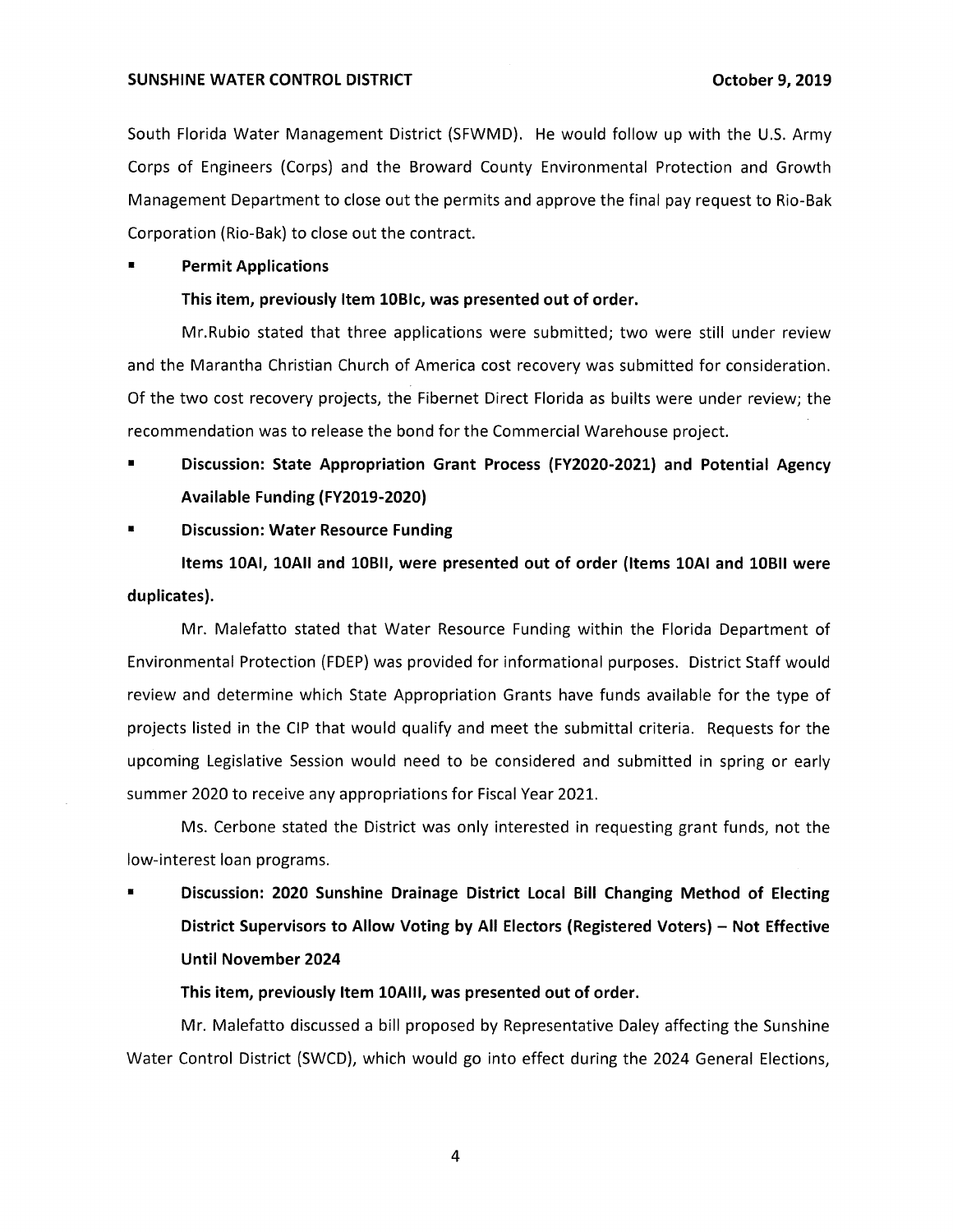#### **SUNSHINE WATER CONTROL DISTRICT CONTROL CONTROL DISTRICT CONTROL CONTROL**

rather than 2020, as originally requested. If passed, the current Board Members would serve until the 2024 General Election.

Mr. Morera asked if the Districts that hired Lobbyists would oppose the bill again and if the amendment could include the cost of filing per District, versus compensation, since there is a substantial gap between SWCD and other Districts that have a larger water and sewer budget than SWCD, which was not included in the proposed bill.

Mr. Malefatto replied affirmatively and stated he would submit Mr. Morera's suggestions to include filing costs and compensation. He knew of Special Districts in Palm Beach County that initiated the one person one vote, which is approved though a local referendum, and would research within his office whether other Districts were working with Representative Daley to model this language.

Ms. Cerbone asked who would receive the request to include filing costs in the amendment and what would happen if two Districts with opposing sides engaged Lewis, Longman & Walker, P.A. Mr. Malefatto stated that would be a conflict of interest that his firm would have to address by asking clients to sign off on the conflict.

Mr. Malefatto provided updates to the IBI Litigation as follows:

 $\triangleright$  Mr. Landis was deposed today.

 $\triangleright$  Mr. Wilson deposed the modeling expert and confirmed it was the same person that attended mediation.

Mr. Malefatto requested a "Shade" Executive Session on November 13, 2019 at 6:00 p.m., to discuss the status of the IBI litigation and possibility of settlement; Mr. Wilson would also attend to discuss the results of the depositions. The regular meeting would follow.

 $\triangleright$  Mr. Rubio's deposition was scheduled the following Friday.

► Trial docket is scheduled for December. !Bi's Counsel has two other trial conflicts during the same period leaving the Judge to decide whether to make changes to the docket.

FIFTH ORDER OF BUSINESS **Discussion/Consideration: Changes to the ROW/Easement Clearing Policy** 

5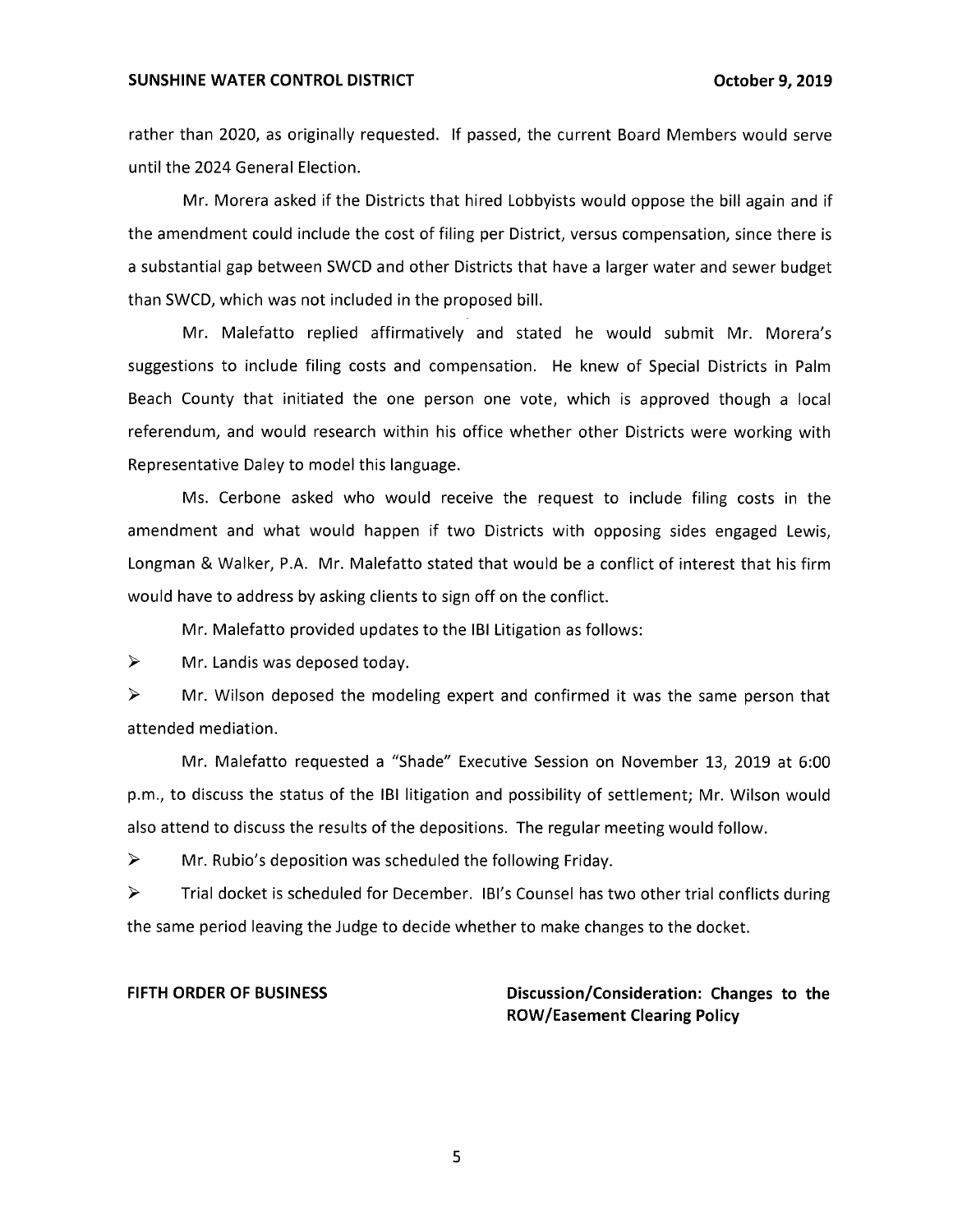Ms. Cerbone presented a redline version of the Right-Of-Way (ROW)/Easement Clearing Policy and Agreement and highlighted the changes.

Mr. Malefatto stated the Agreement was codified so other non-profit entities could make a request similar to the request from Temple Beth Orr, although there was no guarantee the Board would approve those requests.

Mr. Morera referred to the verbiage in the third bullet point in Option 2 and asked if the Agreement required having the grassy areas maintained and mowed to the water's edge. Ms. Cerbone stated the Policy being presented was broader and the Agreement included more detailed descriptions. Mr. Selchan stated Temple Beth Orr was not currently maintaining the canal bank and must be notified. Mr. Selchan was directed to notify Ms. Cerbone of any violations, going forward, and she would call the Agreement holder to address the violations and, if no action is taken within a reasonable amount of time, she would follow up with correspondence, with the help of District Counsel. Ms. Cerbone stated the Option 2 Agreement included a clause providing the District with the option to rectify any violations 30 days after the written notice and place a lien on the property.

**On MOTION by Mr. Prudhomme and seconded by Mr. Morera, with all in favor, the Right-of-Way/Easement Clearing Policy, was approved.** 

# **SIXTH ORDER OF BUSINESS Acceptance of Unaudited Financial Statements as of August 31, 2019**

Ms. Cerbone presented the Unaudited Financial Statements as of August 31, 2019. Before considering entering into an Obstruction Removal Agreement it will be necessary to verify there are funds remaining in the "Field Operations-Repairs and Maintenance-Canal banks" line item budget, going forward. Expenditures associated with removal costs in the ROW would be reclassified, the September financials would reflect \$10,925 spent, year-todate, rather than \$6,200.

**On MOTION by Mr. Morera and seconded by Mr. Prudhomme, with all in favor, the Unaudited Financial Statements as of August 31, 2019, were accepted.**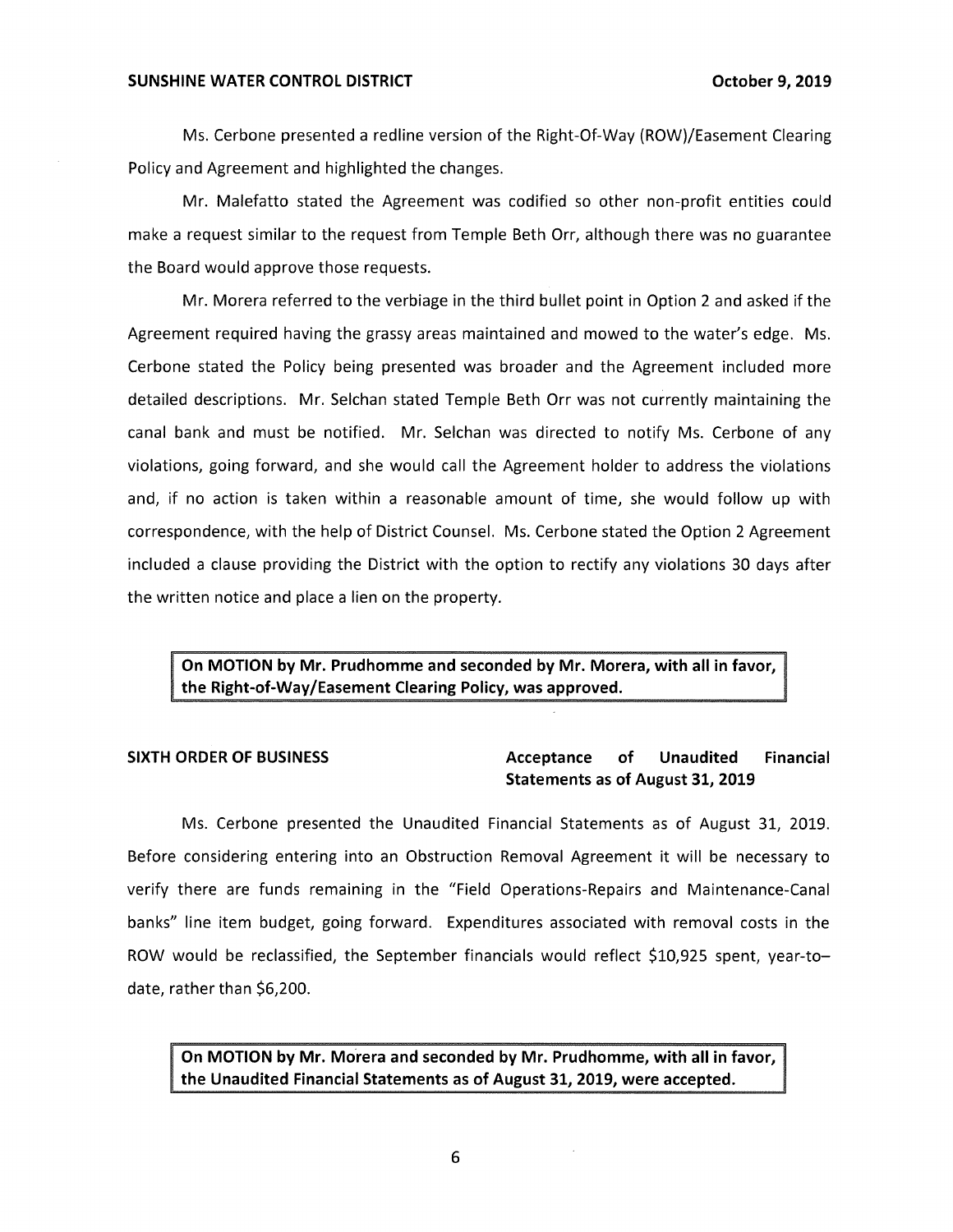# **SEVENTH ORDER OF BUSINESS** Approval of September 11, 2019 Public **Hearing and Regular Meeting Minutes**

Ms. Cerbone presented the September 11, 2019 Public Hearing and Regular Meeting Minutes. All edits submitted to Management were incorporated into the final version; none of those changes were significant.

**On MOTION by Mr. Prudhomme and seconded by Mr. Morera, with all in favor, the September 11, 2019 Public Hearing and Regular Meeting Minutes, as amended to incorporate all edits previously submitted to Management, were approved.** 

### **EIGHTH ORDER OF BUSINESS Public Comments**

There being no public comments, the next item followed.

### **NINTH ORDER OF BUSINESS SUPERISTIC SUPERVISORS' Communications**

Mr. Prudhomme wished a healthy Yorn Kippur to those who observe the holiday.

Mr. Morera stated the International Dinner Dance, which celebrated the county of Columbia, was a phenomenal event.

Mr. Morera asked about Health Insurance and when it would be reviewed. Ms. Cerbone stated the District would most likely renew with AvMed; all information would be presented in December.

Ms. Cerbone stated that there were no new updates regarding funds from The Federal Emergency Management Agency (FEMA).

# **TENTH ORDER OF BUSINESS** Staff Reports

- **A.** District Counsel: Lewis, Longman & Walker, P.A
	- I. **Discussion: State Appropriation Grant Process (FY2020-2021) and Potential Agency Available Funding (FY2019-2020)**

This item was presented following the Fourth Order of Business.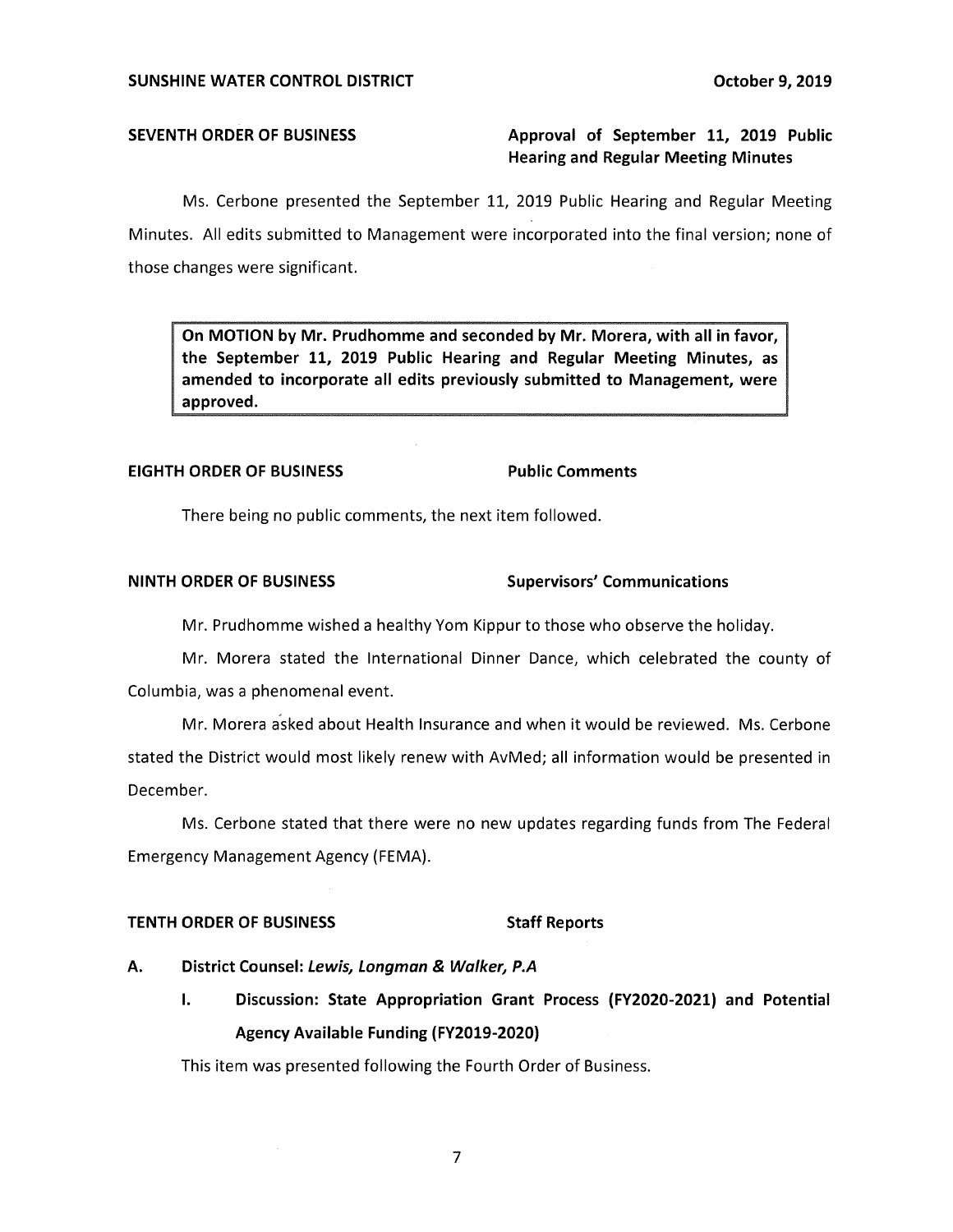# II. **Discussion: Water Resource Funding**

This item was presented following the Fourth Order of Business.

**Ill. Discussion: 2020 Sunshine Drainage District Local Bill Changing Method of Electing District Supervisors to Allow Voting by All Electors (Registered Voters)**  - **Not Effective Until November 2024** 

This item was presented following the Fourth Order of Business.

# **B. District Engineer: Craig A. Smith & Associates**

# I. **Presentation: Monthly Report**

# **a. WOFC Update**

This item was presented following the Fourth Order of Business.

# **b. Proposed Capital Projects**

This item was presented following the Fourth Order of Business.

# **c. Permit Applications**

This item was presented following the Fourth Order of Business.

# II. **Discussion: State Appropriation Grant Process (FY2020-2021) and Potential Agency Available Funding (FY2019-2020)**

This item was presented following the Fourth Order of Business.

# **C. District Engineering Consultant: John McKune**

Mr. McKune expressed his belief that the project the Board just approved would be a great project.

# **D. District Field Supervisor: Cory Selchan**

Mr. Selchan reported the following:

 $\triangleright$  The rainfall yesterday was more than all of September. Approximately 2' of water was gained in one hour, with the pump station running. About 5.5" to 7" of rain fell in a short time, which caused some street flooding due to clogged drains. The pumps on the "A" side were not run, which allowed levels to climb 8.5' over the normal water levels but the levels would recede rapidly going into November, which is the dry season.

 $\triangleright$  There were fewer resident complaints and most areas looked good.

8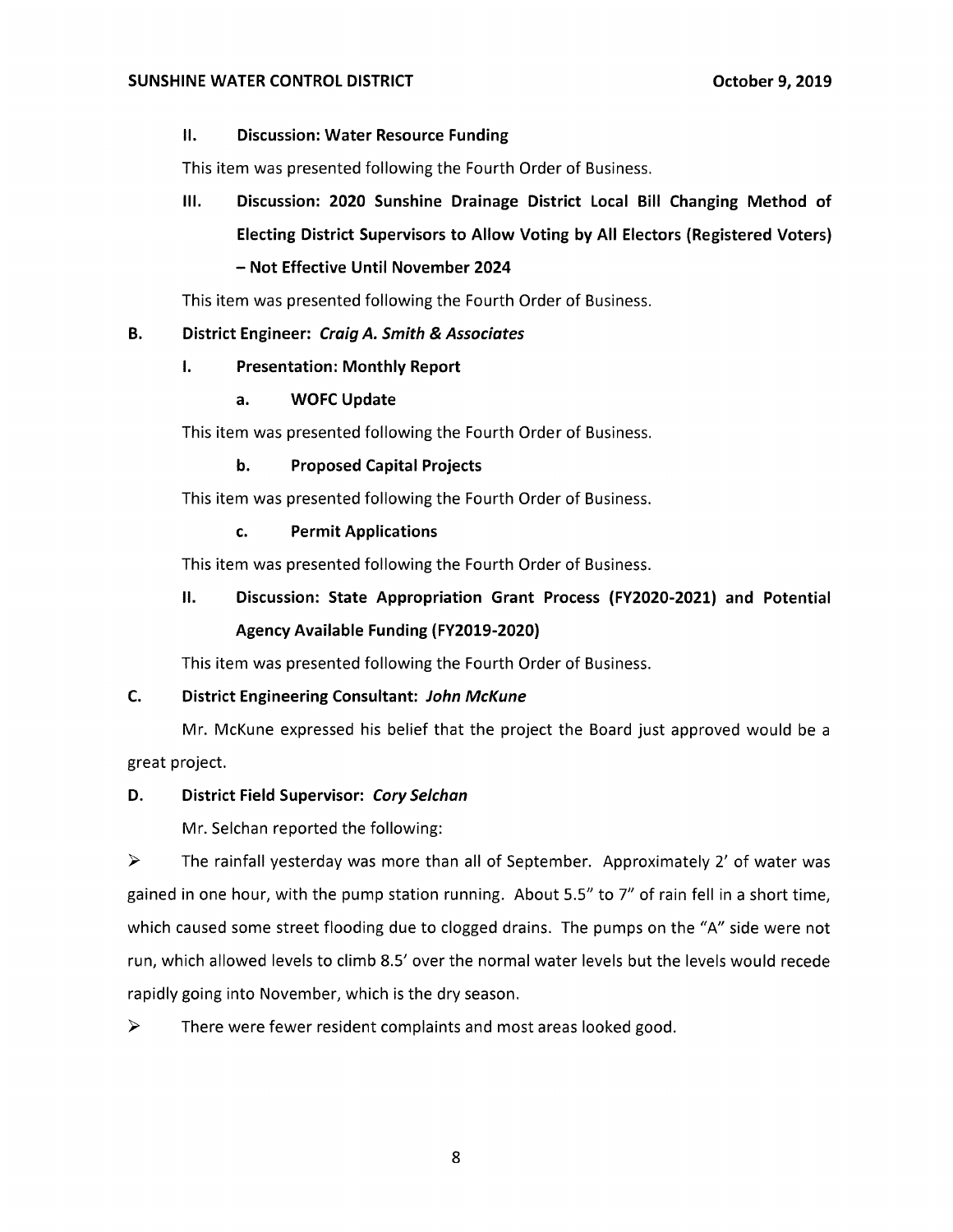Mr. Selchan stated that he agreed with Mr. McKune's comment that the District was off to a good start on the projects approved for the upcoming year. He would be presenting other projects after internal discussions with Staff.

# **E. District Manager: Wrathe/1, Hunt & Associates, LLC**

# **i. Discussion: FDOT Incident**

Ms. Cerbone discussed a helicopter landing on District property and the actions taken to address the incident.

# **ii. Discussion: Cost Recovery Summary**

Ms. Cerbone stated that six permits were outstanding and revenues would be reflected in Fiscal Year 2020, once the District Engineer closes out the documents. There were also two that were withdrawn and no longer valid and one was still under review.

# **iii. NEXT MEETING DATE: November 13, 2019, at 6:30 P.M.**

Possibly rescheduling the April 8, 2020 regular meeting due to the Passover holiday would be discussed early next year.

# **ELEVENTH ORDER OF BUSINESS Adjournment**

There being no further business to discuss, the meeting adjourned.

**On MOTION by Mr. Prudhomme and seconded by Mr. Morera, with all in favor, the meeting adjourned at 8:02 p.m.** 

# [SIGNATURES APPEAR ON THE FOLLOWING PAGE]